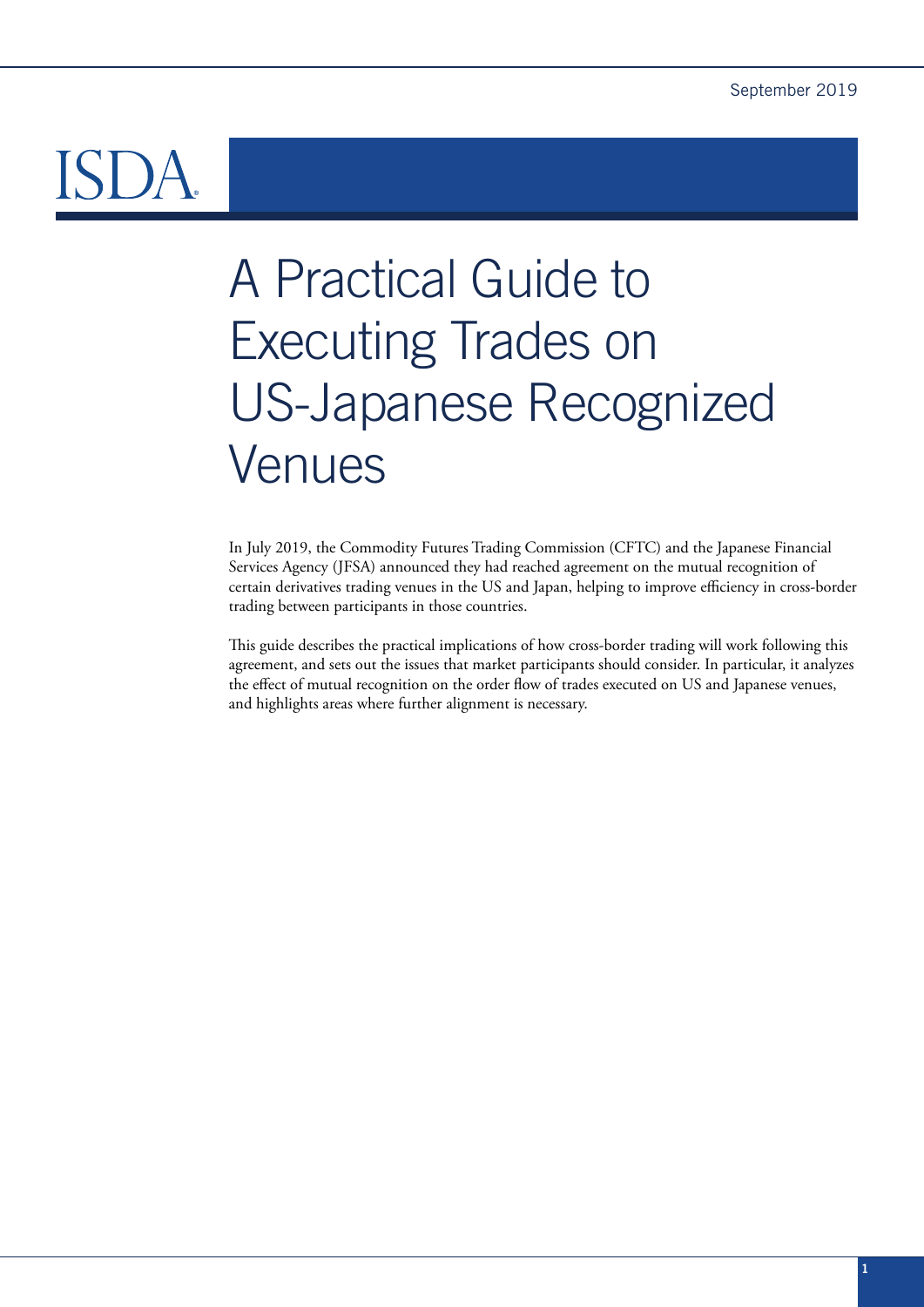### **INTRODUCTION**

In recent years, global regulators have achieved tangible progress in recognizing foreign regulatory regimes. Global regulators have issued equivalence determinations – positive assessments of a thirdcountry framework – which allow market participants to rely on the rules of a foreign regulatory regime.

An important example of this approach was an agreement between the CFTC and the European Commission (EC) in October 2017 on the mutual recognition of derivatives trading venues. More recently, other agreements have been announced – between the CFTC and the Monetary Authority of Singapore (MAS), the CFTC and the JFSA, and the EC and MAS.

Following the agreement of EU/US trading venue recognition, ISDA published a guide to assist market participants navigate the numerous regulatory requirements related to trading on these recognized venues<sup>1</sup>.

This new guide is intended to help firms better understand the mechanics of trade execution following the US/Japan agreement, and explain some of the regulatory complexities associated with trading on these venues<sup>2</sup>.

The following sections describe the mechanics of trade execution on US/Japan recognized venues. They also provide examples of the regulatory complexity and compliance challenges that remain due to the absence of wholesale equivalence determinations between the US and Japan derivatives regulatory regimes.

### **Clearing**

- A lack of recognition of foreign clearing rules means Japanese firms that trade products subject to the Japanese clearing mandate can only clear those products through central counterparties (CCPs) licensed in Japan, which are not currently CFTC-registered derivatives clearing organizations (DCOs). This means these firms are prohibited from trading those products with US customers.
- Currently, US customers must clear their trades via the agency model (ie, via a US futures commission merchant (FCM)) through a CFTC-registered DCO. ISDA welcomes a CFTC proposal to amend the current exempt DCO requirements to allow US customers to clear their trades at an exempt DCO, subject to certain conditions<sup>3</sup>.

<sup>1</sup><https://www.isda.org/a/COmEE/A-Practical-Guide-to-Navigating-Derivatives-Trading-on-US-EU-Recognized-Trading-Venues.pdf>

<sup>&</sup>lt;sup>2</sup>This guide is intended to provide a general overview of transaction flows on CFTC-recognized and JFSA-licensed venues. It should not be considered legal advice or analysis. Market participants should obtain their own legal advice before taking any action based upon this guide. In particular, this guide does not address the full detail of the cross-border application of trading, clearing or reporting rules and its implications. It is assumed no party is guaranteed by an entity in another jurisdiction and no party is an affiliate conduit. Unless otherwise indicated, where an entity is identified as a Japanese person, firm or counterparty, it is assumed it is not a US person or (in the case of a US person) is acting in its capacity as a Japanese person rather than in its capacity as a US person, and vice versa

[<sup>3</sup>](https://www.govinfo.gov/content/pkg/FR-2019-07-23/pdf/2019-15258.pdf) Exemption from Derivatives Clearing Organization Registration, Proposal, <https://www.govinfo.gov/content/pkg/FR-2019-07-23/pdf/2019-15258.pdf>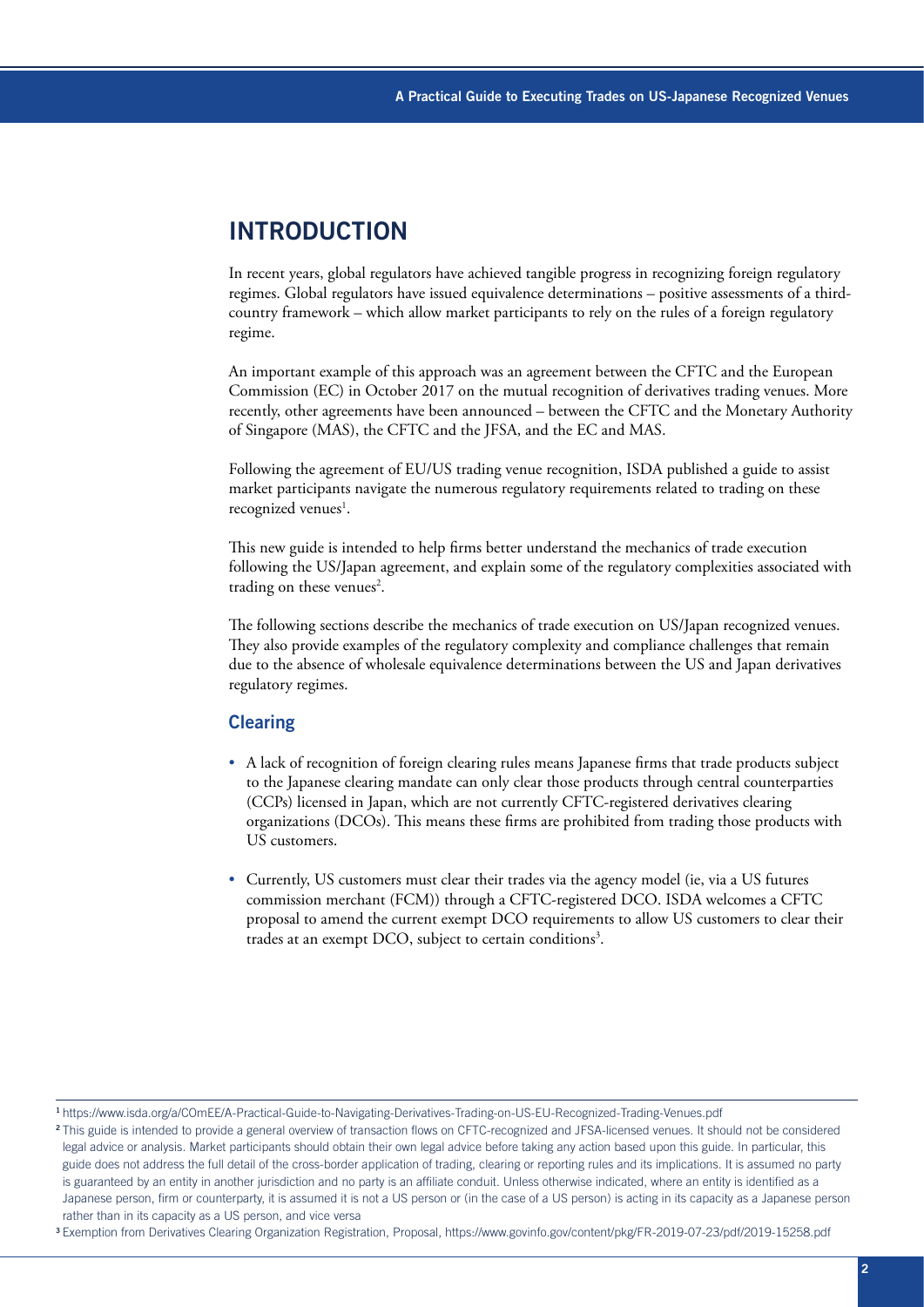#### Public Reporting

- While Japan does not impose public reporting requirements on trades executed outside of Japan<sup>4</sup>, the CFTC imposes real-time reporting requirements on US persons executing their trades on venues outside the US. As noted in ISDA's *Cross-border Harmonization of Derivatives*  Regulatory Regimes whitepaper<sup>5</sup>, real-time public reporting is intended to provide post-trade price transparency and does not address or mitigate risk associated with derivatives trading. As a result, this should be left within the remit of regulators in the jurisdiction where the activity takes place.
- Trades executed between US and Japanese persons on Japan-licensed venues will continue to be subject to both US real-time reporting rules and Japanese public reporting obligations. Aside from the unnecessary burdens imposed by duplicative reporting regimes, subjecting the same trade to both sets of requirements creates competitive disadvantages. For example, Japanese persons may be unwilling to trade with US persons on US-recognized or Japan-licensed venues, as their trades may be disclosed by the US person under US real-time reporting requirements prior to their publication in Japan by the Japan-licensed venue. Having the same trade made public in both Japan and the US also makes it more difficult for firms to develop a true picture of market liquidity from the resultant data sets.

#### Regulatory Reporting

- Regulatory reporting obligations are less burdensome for US firms when executing trades on swap execution facilities (SEFs) compared to trading on recognized venues in other jurisdictions. This is because SEFs have the obligation to report transactions to trade repositories. Due to a lack of recognition of US-Japan regulatory reporting rules, regulatory reporting obligations are more challenging when US persons trade on a Japan-licensed venue. US firms will be required to satisfy various reporting obligations, including:
	- º US regulatory reporting of the alpha swap to a swap data repository (SDR) as soon as technologically practical, or T+1 for swaps between two buy-side counterparties.
	- º In addition, US firms also subject to Japan regulatory reporting requirements (for example, US institutions that are licensed banks in Japan) will have to keep records of transactions and send weekly reports to Japanese regulators<sup>6</sup>.

<sup>4</sup>For public reporting requirements for trades executed on an electronic trading platform (ETP) (as defined in 1.1 of Part I), see 1.15 of Part I <sup>5</sup><https://www.isda.org/a/9SKDE/ISDA-Cross-Border-Harmonization-FINAL2.pdf>

<sup>6</sup> For Japan regulatory requirements, see 1.17 of Part I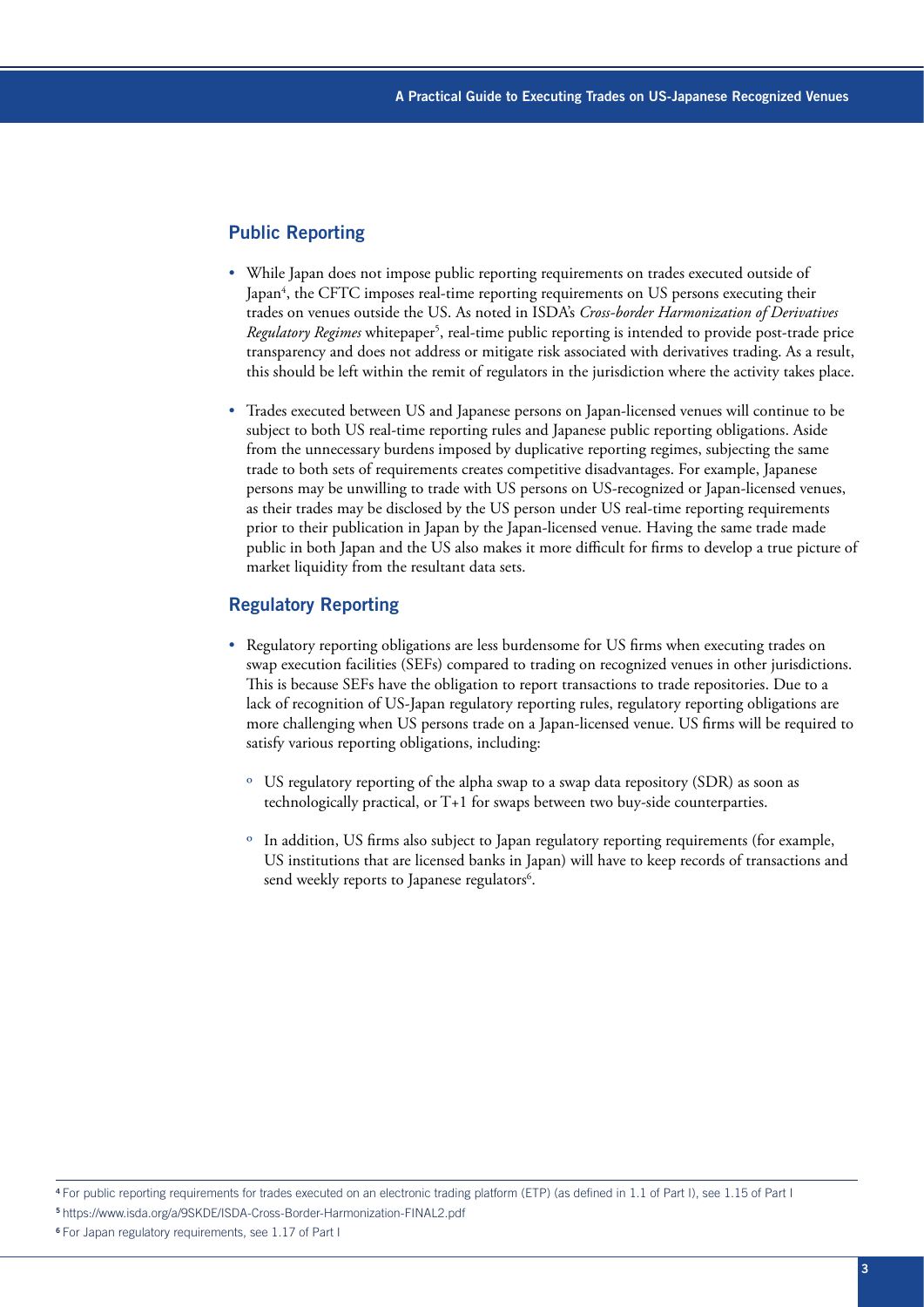### **Note**

For the purposes of this guide:

- The questions and answers in this guide are limited to the execution of derivatives contracts<sup>7</sup> that are subject to mandatory clearing and trading requirements under US or Japanese laws and regulations<sup>8</sup>.
- It is assumed that trades are executed between professional investors (which, for the purposes of Japanese regulatory requirements, are referred to as over-the-counter (OTC) derivatives professionals<sup>9</sup>).
- For ease of reference, the products that are subject to the Japanese clearing mandate (clearing mandate products) are set out in Annex 1. Products subject to the Japanese trading mandate (trading mandate products) are listed in Annex 2.

While there is no direct equivalent to a 'swap dealer' in Japan, the JFSA regulates both banks and non-banks that offer, sell or make markets in derivatives. Banks are regulated as registered financial institutions (FIs), while non-banks are regulated as financial instrument business operators (FIBOs). The Japanese clearing and trading mandates apply to certain registered FIs and a subset of FIBOs, known as 'type-one FIBOs'10.

<sup>7</sup>For the purposes of Japanese laws and regulations, 'derivatives contracts' or 'derivatives transactions' refer to OTC derivatives. For the purposes of this guide, they do not include derivatives that have commodities and/or commodity indices as their underlying assets. These are separately regulated under the Commodity Derivatives Act and the equivalence discussion hereunder is not applied

<sup>&</sup>lt;sup>8</sup>This guidance covers only OTC derivatives with underlying assets that are not securities/securities-related indices or commodities/commodity indices

<sup>9</sup>It means investors falling within the categories of investors designated in Article 1-8-6, paragraph 1, item 2(*i*) or (*ro*) of the Order for Enforcement of the Financial Instruments and Exchange Act (FIEA)

<sup>&</sup>lt;sup>10</sup> Refers to a FIBO registered with the JFSA and engaging in type-one financial instruments business, as defined in Article 28, paragraph 1 of the FIEA (which covers securities firm business and derivatives transactions)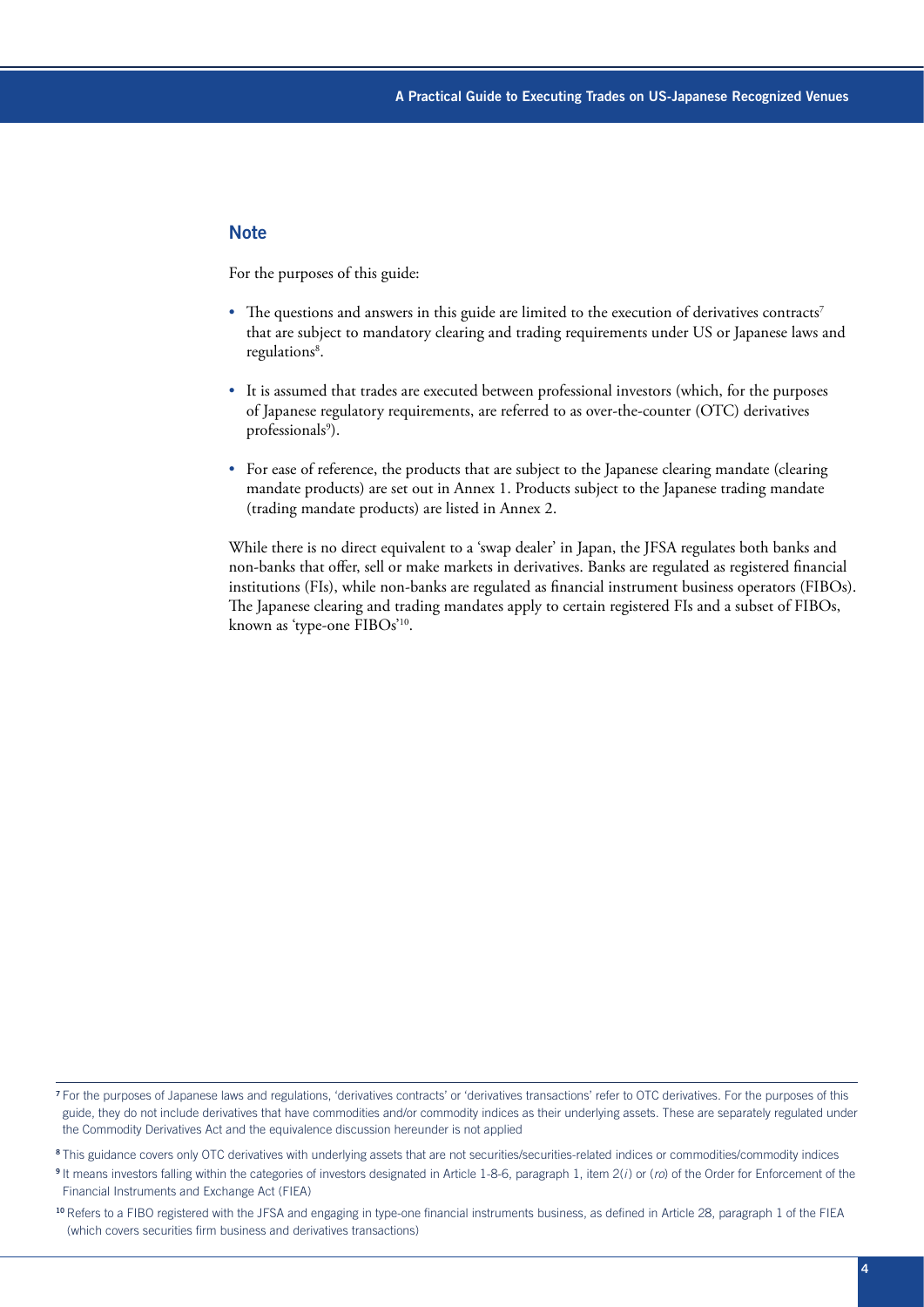## **PART I: US PERSON TRADING ON AN ETP TO SATISFY MANDATORY TRADING REQUIREMENTS**

| <b>Question</b>                                                                                                                                                                                                                                                                  | <b>Answer</b>                                                                                                                                                                                                                                                                                                                                                                                                                                                                                                                                                                                                                                                                                                                                                                                                                                                                                                                                                                                                                                                   |  |
|----------------------------------------------------------------------------------------------------------------------------------------------------------------------------------------------------------------------------------------------------------------------------------|-----------------------------------------------------------------------------------------------------------------------------------------------------------------------------------------------------------------------------------------------------------------------------------------------------------------------------------------------------------------------------------------------------------------------------------------------------------------------------------------------------------------------------------------------------------------------------------------------------------------------------------------------------------------------------------------------------------------------------------------------------------------------------------------------------------------------------------------------------------------------------------------------------------------------------------------------------------------------------------------------------------------------------------------------------------------|--|
| General Registration and Licensing Requirements                                                                                                                                                                                                                                  |                                                                                                                                                                                                                                                                                                                                                                                                                                                                                                                                                                                                                                                                                                                                                                                                                                                                                                                                                                                                                                                                 |  |
| 1.1 In order to trade on an electric<br>trading platform (ETP) operated by a<br>type-one financial instrument busi-<br>ness operator (FIBO), am I required to<br>be licensed or authorized by, or reg-<br>istered with, the Japanese Financial<br><b>Services Agency (JFSA)?</b> | No. You will not have to be licensed or authorized by, or registered with, the JFSA simply by virtue of trading on an<br>ETP. However, US persons have to assess whether they need to register with the JFSA based on their activities. In<br>principle, a registration as a FIBO under the Financial Instruments and Exchange Act (FIEA) is required to trade<br>securities or derivatives with a Japanese resident (including clearing mandate products and trading mandate<br>products), or to provide investment management/investment advisory services to a Japanese resident "as its<br>business" <sup>11</sup> (financial instrument business).<br>The FIEA provides some exemptions from the licensing requirements. An exemption for over-the-counter (OTC)<br>derivatives applies if: (a) both you and your counterparty (a Japanese entity or Japanese resident) fall within the<br>category of 'OTC derivatives professional'; and (b) the underlying assets are neither securities/securities-related<br>indices nor commodity/commodity indices. |  |
| 1.2 What Japanese regulatory<br>requirements will apply to a US swap<br>dealer (SD) that is also licensed by<br>the JFSA when trading derivatives<br>transactions on an ETP?                                                                                                     | In practice, most transactions traded on ETPs would be executed between investors that are OTC derivatives<br>professionals. As a result, the OTC derivatives exemption applies, and the relevant derivatives transactions would fall<br>outside Japanese regulations under the FIEA (ie, the licensing requirements and code-of-conduct-type regulations).<br>even when the US SD is a type-one FIBO.                                                                                                                                                                                                                                                                                                                                                                                                                                                                                                                                                                                                                                                          |  |
| 1.3 I am an SD. Do I need to comply<br>with US external business conduct<br>(EBC) requirements when I execute<br>derivatives contracts on an ETP?                                                                                                                                | Yes, SDs executing trades on an ETP are required to follow US EBC rules. These involve disclosure, swap<br>documentation and portfolio reconciliation requirements and fair dealing obligations.                                                                                                                                                                                                                                                                                                                                                                                                                                                                                                                                                                                                                                                                                                                                                                                                                                                                |  |
| 1.4 When executing a trade on an ETP,<br>does my counterparty have to count its<br>trades towards the Commodity Futures<br><b>Trading Commission (CFTC) swap</b><br>dealer de minimis threshold?                                                                                 | Yes, non-US persons engaging in dealer activities must count all swaps entered into with US persons (except with<br>foreign branches of US SDs) towards their swap dealer de minimis threshold calculations, as per the CFTC cross-<br>border guidance.                                                                                                                                                                                                                                                                                                                                                                                                                                                                                                                                                                                                                                                                                                                                                                                                         |  |
| <b>Pre-execution Considerations</b>                                                                                                                                                                                                                                              |                                                                                                                                                                                                                                                                                                                                                                                                                                                                                                                                                                                                                                                                                                                                                                                                                                                                                                                                                                                                                                                                 |  |
| 1.5 Are there any Japanese pre-trade<br>transparency requirements that apply<br>to my trade if executed on an ETP?                                                                                                                                                               | A type-one FIBO that operates an ETP (an ETP operator) is subject to pre-trade transparency requirements, and<br>such information must be disclosed by electric means designated by the ETP operator <sup>12</sup> .                                                                                                                                                                                                                                                                                                                                                                                                                                                                                                                                                                                                                                                                                                                                                                                                                                            |  |
| 1.6 Are there any exemptions to<br>Japanese pre-trade transparency<br>requirements?                                                                                                                                                                                              | There is no statutory exemption for pre-trade transparency requirements. However, each ETP operator may provide<br>exemptions in its business rules and/or relevant regulations. If provided, these rules would have to be disclosed and<br>approved by the JFSA.                                                                                                                                                                                                                                                                                                                                                                                                                                                                                                                                                                                                                                                                                                                                                                                               |  |
| <b>Execution Considerations</b>                                                                                                                                                                                                                                                  |                                                                                                                                                                                                                                                                                                                                                                                                                                                                                                                                                                                                                                                                                                                                                                                                                                                                                                                                                                                                                                                                 |  |
| 1.7 Do I have to follow the trading<br>rules of the ETP when I execute my<br>trade on that venue?                                                                                                                                                                                | Yes. Each ETP operator has its own rule book, and market participants are expected to agree to these rules as part<br>of the on-boarding process. The ETP operator is required to operate its ETP in a way that ensures derivatives are<br>traded in a fair and transparent manner, to set out standards for its members, and supervise members with regards<br>to the business rules of the ETP <sup>13</sup> .                                                                                                                                                                                                                                                                                                                                                                                                                                                                                                                                                                                                                                                |  |
| 1.8 If my counterparty is also a US<br>person, can I discharge my made-<br>available-to-trade (MAT) obligations<br>(ie, US trading requirements) on<br>equivalent ETPs?                                                                                                          | Yes, because of trading-venue recognition.                                                                                                                                                                                                                                                                                                                                                                                                                                                                                                                                                                                                                                                                                                                                                                                                                                                                                                                                                                                                                      |  |

<sup>11</sup> The "as its business" test is often used in Japanese financial regulations (including the FIEA), but no statutory definition is provided. In determining whether certain activities are conducted "as its business" for this purpose, the JFSA indicates the following factors should be considered: (i) whether an offer(s) is made to the public; and (ii) whether such person makes or intends to make an offer(s) on a "repeated or continuing basis". If both (i) and (ii) are met, then it satisfies the "as its business" test. The application of these criteria is not entirely clear cut, and case-by-case factual analysis is essential

<sup>12</sup> No statutory manner for the disclosure is provided. Each ETP operator therefore has to establish its own disclosure means, which have to be approved by the JFSA

13 Article 8 of the FIB Ordinance and Section IV-3-3-4(3) of the Comprehensive Guidelines for Supervision of Financial. Instruments Business Operators, etc, published by the JFSA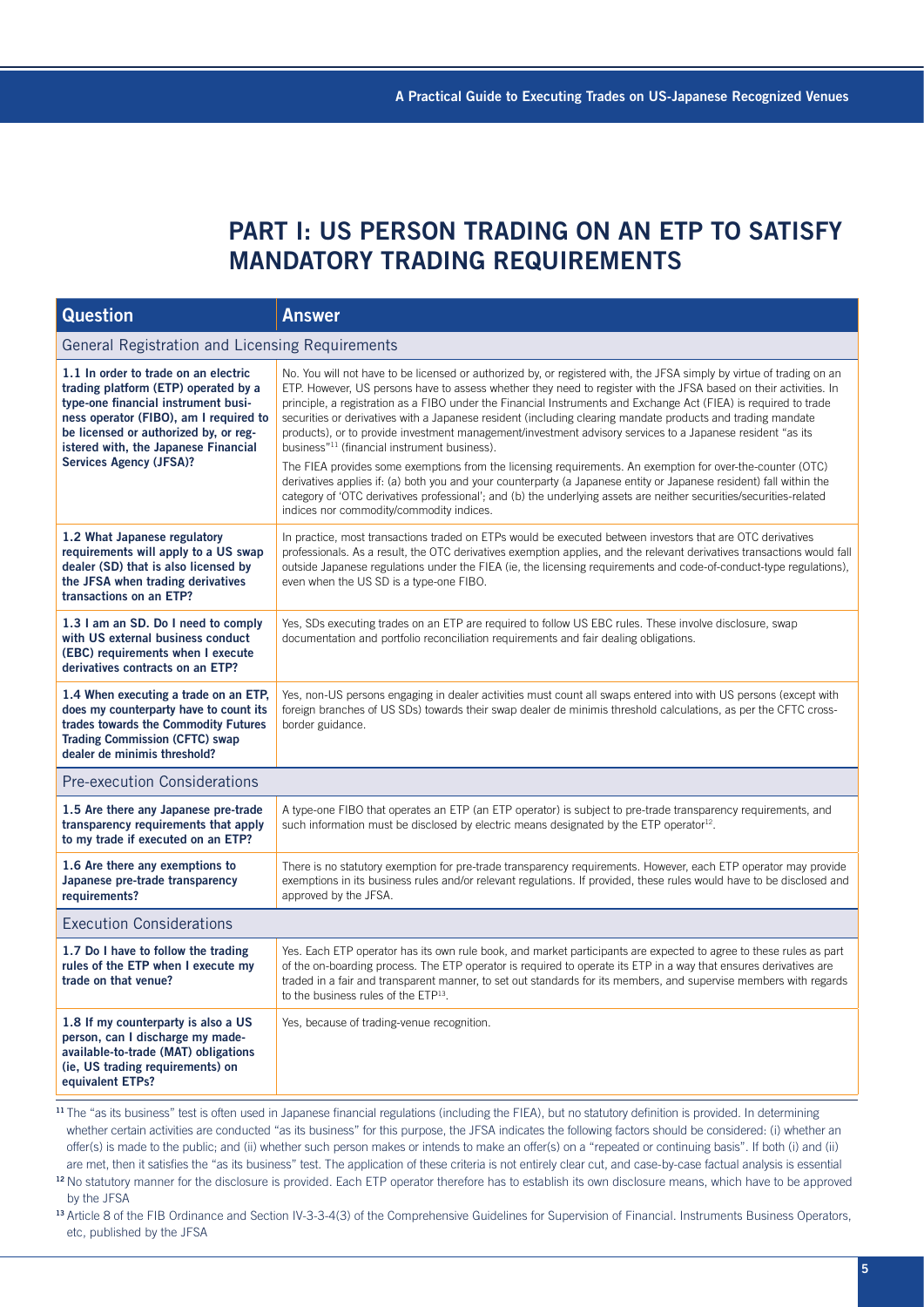| <b>Question</b>                                                                                                                                                                         | <b>Answer</b>                                                                                                                                                                                                                                                                                                                                                                                                                                                                                                                                                                                                                                                                                                                      |  |
|-----------------------------------------------------------------------------------------------------------------------------------------------------------------------------------------|------------------------------------------------------------------------------------------------------------------------------------------------------------------------------------------------------------------------------------------------------------------------------------------------------------------------------------------------------------------------------------------------------------------------------------------------------------------------------------------------------------------------------------------------------------------------------------------------------------------------------------------------------------------------------------------------------------------------------------|--|
| 1.9 Are there any Japanese<br>straight-through-processing (STP)<br>rules that will apply to my trade if<br>executed on an ETP?                                                          | No. Japanese regulations do not prescribe time frames for trades on ETPs to be sent to the relevant central<br>counterparty (CCP) for clearing. A CCP operating as a licensed clearing organization in Japan (a licensed CCP)<br>is not required to accept or reject a trade submitted for clearing or perform credit checks within a specified time<br>period. In its business rules, a licensed CCP is required to set out the terms and conditions for the transactions that<br>will be cleared or settled on any clearing facility that it operates <sup>14</sup> .                                                                                                                                                            |  |
| 1.10 What happens if I execute an<br>erroneous trade on an ETP that is<br>subsequently rejected from clearing?                                                                          | There are no Japanese regulations that prescribe specific rules for the treatment of erroneous trades executed on<br>an ETP and subsequently rejected from clearing. In practice, the treatment of such trades would depend on the<br>agreement between the parties to the trade, as well as the rules of the relevant ETP and/or CCP.                                                                                                                                                                                                                                                                                                                                                                                             |  |
| 1.11 How do I execute a block or<br>package transaction on an ETP?                                                                                                                      | Under Japanese regulations, there are no prescribed methods for the execution of package and block trades on an<br>$ETP15$ .                                                                                                                                                                                                                                                                                                                                                                                                                                                                                                                                                                                                       |  |
| 1.12 Will the ETP operator or Jap-                                                                                                                                                      | Both. US persons trading on an ETP may potentially be subject to the following oversight (among others):                                                                                                                                                                                                                                                                                                                                                                                                                                                                                                                                                                                                                           |  |
| anese regulators monitor trading on<br>the ETP?                                                                                                                                         | • An ETP operator is required to operate its ETP in a way that ensures derivatives are traded in a fair and<br>transparent manner <sup>16</sup> .                                                                                                                                                                                                                                                                                                                                                                                                                                                                                                                                                                                  |  |
|                                                                                                                                                                                         | • An ETP operator is required to have rules that set out standards for the supervision of its members <sup>17</sup> .                                                                                                                                                                                                                                                                                                                                                                                                                                                                                                                                                                                                              |  |
|                                                                                                                                                                                         | • An ETP operator is required to provide information deemed by the JFSA to be in the public interest <sup>18</sup> .                                                                                                                                                                                                                                                                                                                                                                                                                                                                                                                                                                                                               |  |
|                                                                                                                                                                                         | . US persons may also be responsible for compliance with Japanese regulatory requirements (eg, business conduct<br>requirements) if their activities are regulated by the JFSA.                                                                                                                                                                                                                                                                                                                                                                                                                                                                                                                                                    |  |
| <b>Clearing Considerations</b>                                                                                                                                                          |                                                                                                                                                                                                                                                                                                                                                                                                                                                                                                                                                                                                                                                                                                                                    |  |
| 1.13 Assuming my trade is subject<br>to the US clearing mandate, under<br>which clearing model (agency or<br>principal) do I have to clear my trade?<br>Where can the trade be cleared? | The answer to this question depends on whether you are clearing on your own behalf (house trades) or through a<br>clearing broker as a customer (customer trades). For house trades, you may clear directly as a clearing member<br>(assuming you are a direct clearing member), and can clear through exempt derivatives clearing organizations<br>(DCOs), such as the Japan Securities Clearing Corporation (JSCC). For customer trades, however, you must clear<br>through the agency model (ie, via a US futures commission merchant (FCM)). Either way, your trade must be<br>cleared through a clearing house that is a CFTC-registered DCO or a DCO that is exempt from registration to satisfy<br>the US clearing mandate. |  |
|                                                                                                                                                                                         | As a practical matter, dually registered CCPs that offer both an FCM clearing model and a principal-to-principal<br>model could facilitate one leg being cleared via the FCM model and the other leg being cleared via the principal<br>model.                                                                                                                                                                                                                                                                                                                                                                                                                                                                                     |  |
| 1.14 Will my CCP follow the timing<br>outlined in US rules or Japanese rules<br>when accepting or rejecting a trade<br>for clearing?                                                    | If you are clearing through a CFTC-registered DCO, it must accept or reject a trade within 10 seconds after receiving<br>the relevant information from the trading platform. Exempt DCOs are not subject to this timing requirement.                                                                                                                                                                                                                                                                                                                                                                                                                                                                                               |  |
| <b>Reporting Considerations</b>                                                                                                                                                         |                                                                                                                                                                                                                                                                                                                                                                                                                                                                                                                                                                                                                                                                                                                                    |  |
| 1.15 Are there any Japanese post-<br>trade transparency obligations<br>(real-time reporting) that will apply to<br>my trade if it is executed on an ETP?                                | If executing a trading mandate product, an ETP operator is required to publicly disseminate trade information (such<br>as price and notional amount) by the end of the business day following the relevant trade date (in the case of block<br>trades), or as practically early as possible within the relevant trade date (in the case of non-block trades) <sup>19</sup> .                                                                                                                                                                                                                                                                                                                                                       |  |
| 1.16 Do US post-trade transparency<br>obligations (real-time reporting) apply<br>to my trade if it is executed on an<br>ETP?                                                            | Yes. As the reporting rules have not been determined equivalent, trades executed on an ETP are viewed as off-<br>facility transactions for US real-time reporting purposes and are subject to the reporting hierarchy provided in the<br>CFTC rules. For example:<br>• If only one counterparty is an SD, then that counterparty will be responsible for sending the trade to the swap data<br>repository (SDR) as soon as technologically practical.                                                                                                                                                                                                                                                                              |  |
|                                                                                                                                                                                         | • If a trade is between a US hedge fund or pension fund and a FIBO (that is not a SD) or Japanese person, then<br>the counterparties will have to agree on which entity will be responsible for reporting. In practice, the US person is<br>likely to report. This may be problematic for US buy-side participants that are not set up to send trades to an SDR.                                                                                                                                                                                                                                                                                                                                                                   |  |

<sup>14</sup>Article 156-7 of the FIEA

- <sup>16</sup> Article 8 of the FIB Ordinance and Section IV-3-3-4(3) of the Comprehensive Guidelines for Supervision of Financial. Instruments Business Operators, etc. published by the JFSA
- <sup>17</sup> Article 8 of the FIB Ordinance and Section IV-3-3-4(3) of the Comprehensive Guidelines for Supervision of Financial. Instruments Business Operators, etc. published by the JFSA
- <sup>18</sup>Article 56-2 of the FIEA

<sup>&</sup>lt;sup>15</sup> Package transactions are out scope of the Japanese trading mandate

<sup>19</sup>Article 40-7 of the FIEA and Article 125-8 of the FIB Ordinance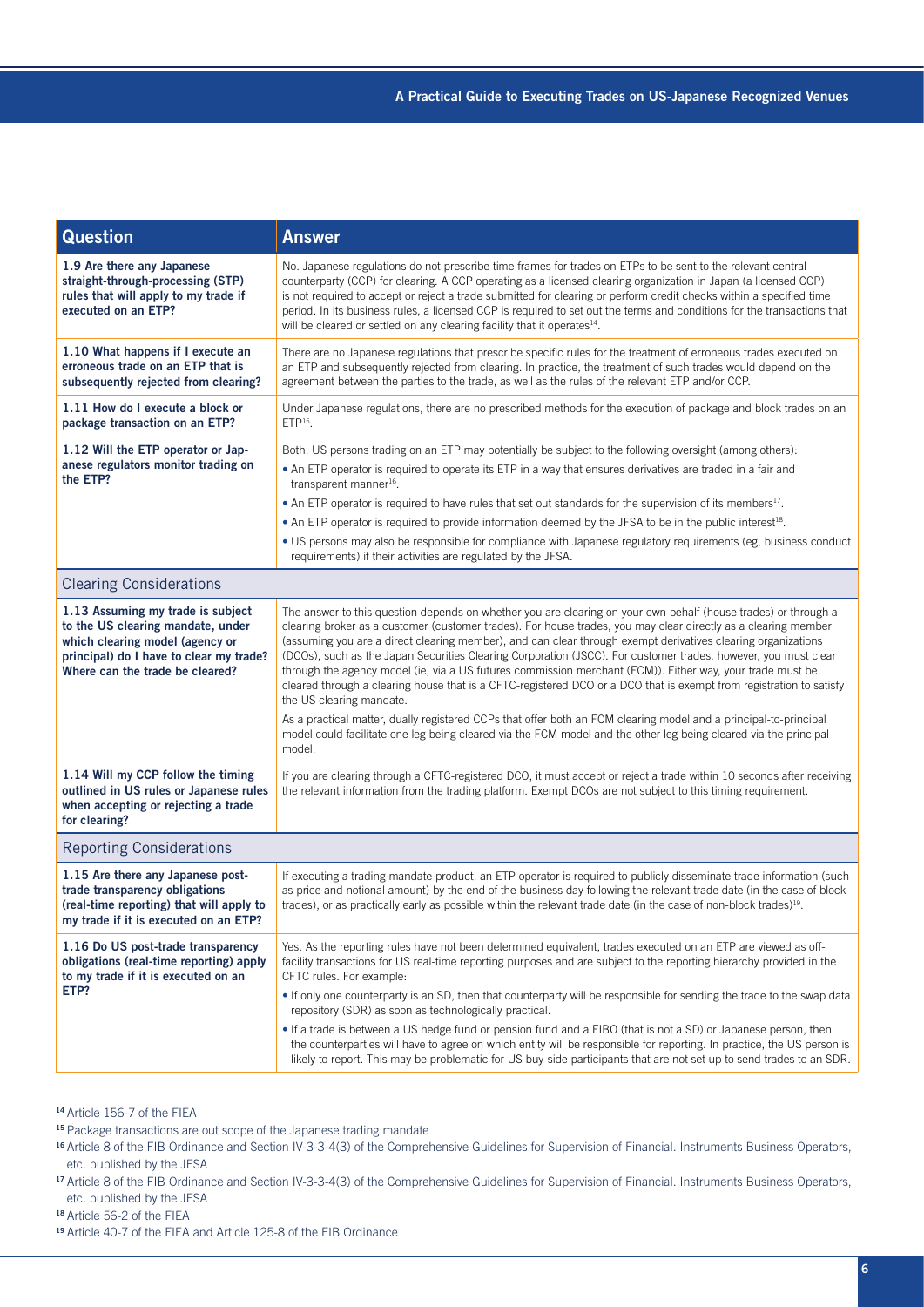| <b>Question</b>                                               | <b>Answer</b>                                                                                                                                                                                                                                                                                                                                                                                                                                                                                                                                                                                                                                                                                                                                                                                                                |
|---------------------------------------------------------------|------------------------------------------------------------------------------------------------------------------------------------------------------------------------------------------------------------------------------------------------------------------------------------------------------------------------------------------------------------------------------------------------------------------------------------------------------------------------------------------------------------------------------------------------------------------------------------------------------------------------------------------------------------------------------------------------------------------------------------------------------------------------------------------------------------------------------|
| 1.17 Is my trade subject to Japanese<br>regulatory reporting? | It depends. Under the reporting regulations <sup>20</sup> , you are required to report your transactions on a weekly basis if you<br>are a type-one FIBO or a registered FI that is a bank, insurance company or certain financial institution designated<br>under the OTC derivatives ordinance <sup>21</sup> (a reporting institution). A party to derivatives transactions (other than<br>commodity derivatives) that is a reporting institution is required to preserve records for such transactions and<br>submit a report to the regulator every week. A licensed CCP is also required to report to the JFSA with respect<br>to derivatives transactions cleared by that CCP within three business days from the day of clearing. In this case,<br>reporting institutions would not have to report such transactions. |
| 1.18 Is my trade subject to US regu-<br>latory reporting?     | Yes. As the reporting rules have not been determined equivalent, trades executed on ETPs are treated as off-<br>facility swap transactions for US regulatory reporting purposes and are subject to the reporting hierarchy provided<br>in the CFTC's rules. Therefore, you may be required to report your alpha swap to an SDR as per the reporting<br>hierarchy. For example, if you are an SD and your counterparty is not an SD, then you will have to send the relevant<br>details of your alpha swap (ie, creation data) to an SDR. In practice, this may impose new reporting obligations<br>on counterparties, as swap execution facilities (SEFs) are required to send alpha swaps to SDRs on behalf of<br>counterparties in the US.                                                                                 |

<sup>&</sup>lt;sup>20</sup> The Japanese trade reporting obligations are prescribed in Articles 5 through 8 of the Cabinet Office Ordinance on the Regulation of Over-the-Counter Derivatives Transactions (the reporting regulations)

<sup>&</sup>lt;sup>21</sup> The Shoko Chukin Bank, Ltd, Development Bank of Japan Inc, Shinkin Central Bank, and The Norinchukin Bank are specified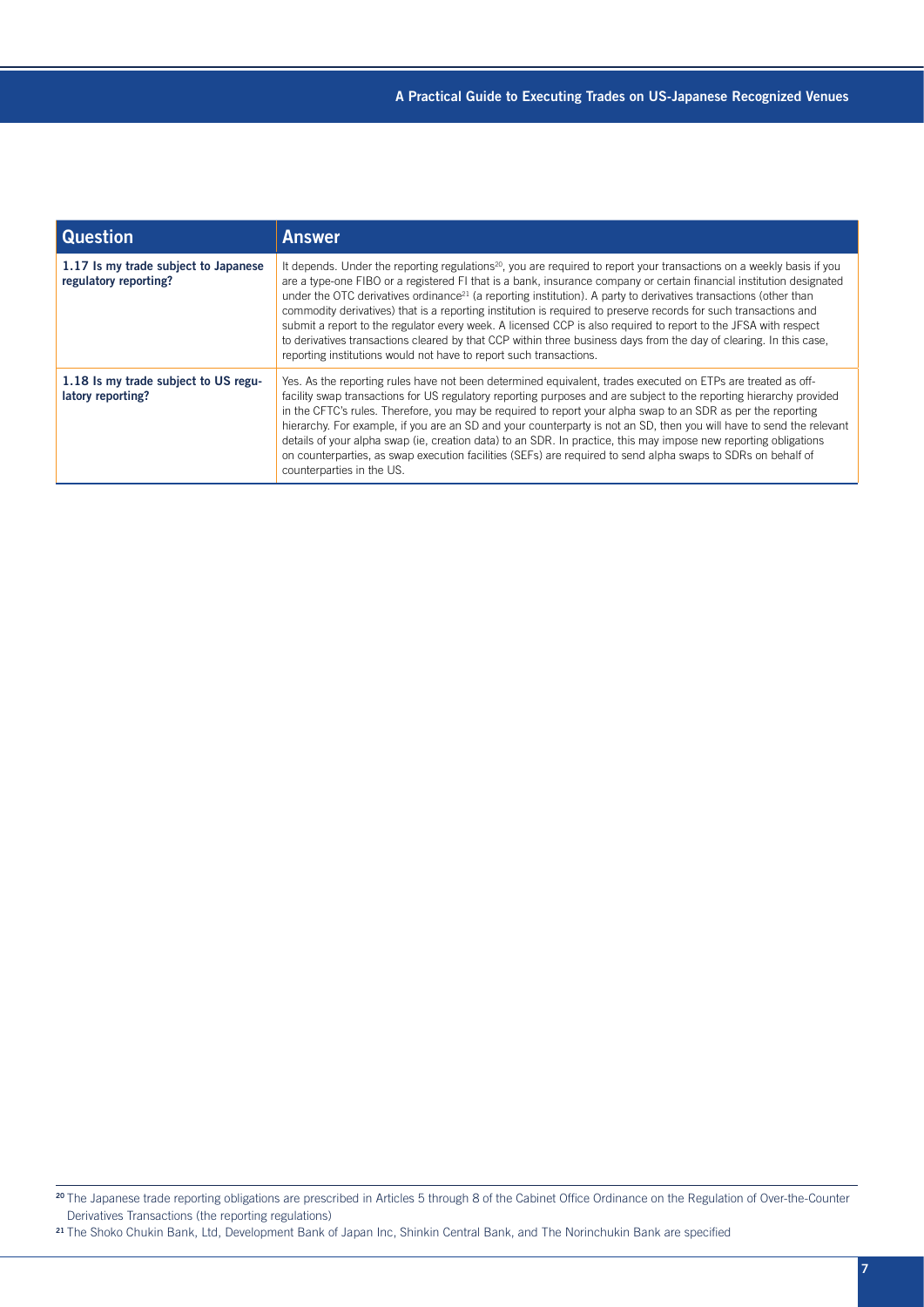#### A Practical Guide to Executing Trades on US-Japanese Recognized Venues

US Person Trading on an ETP 1 Counterparties agree on which entity reports 2 If using a CCP licensed in Japan, the CCP will report for you on a T+3 basis. **3** Client trades cannot be cleared at exempt FIBO/Japanese DCOs, such as the JSCC. US person PIBO/Japar Note that the CFTC has proposed rules to amend these requirements to allow US customers to clear trades at exempt DCOs through foreign intermediaries. **Client trade\* House trade House trade House trade** Execution: ETP rules govern No STP requirements FIBO/Japanese entity may clear May clear via principal-todirectly US person must principal model clear via US Clearing: DCO/Exempt DCO3 FCM model Certain DCOs have the ability to facilitate each leg of the trade through a different clearing model Reporting Public Regulatory ↓ ♦ ╈ ETP will make the trade DCO reports US Japan <del>was defined as a state of the US of Dapan</del> publicly beta and available gamma swaps "practically to SDR Are you a as early as "reporting possible" institution" (ie, a type 1 FIBO or registered US person US person likely US person US person  $F1$ )? reports  $(T+1)^1$ likely reports<sup>1</sup> vs. Japanese vs. Japanese  $(ASTP)$ \*\*\* \*\*\* person person Yes No Reporting Non-US SD US person US person Non-US SD requirements reports (ASTP) vs. non-US SD vs. non-US SD reports (ASTP) No apply; send Reporting obligation Real-time a report to of alpha reporting regulator swap to every week $2$ rules $SDR*$ **Counterparties** Counterparties US SD US SD agree on who agree on who vs. non-US SD vs. non-US SD reports (ASTP) reports (ASTP) US SD US SD US SD US SD reports (ASTP) reports (ASTP) vs. Japanese vs. Japanese person person

### Compliance Issues

\* Due to a lack of recognition between US-Japan clearing rules, US customers must clear their trades via the US FCM model. Note that the CFTC has proposed rules to amend these requirements and allow US customers to clear trades at exempt DCOs through foreign intermediaries.

\*\* New requirements for US counterparties to send their alpha swaps to SDRs (as SEFs are required to report on counterparties' behalf).

\*\*\* Reporting requirements potentially now fall on US buy-side firms (when facing a Japanese person).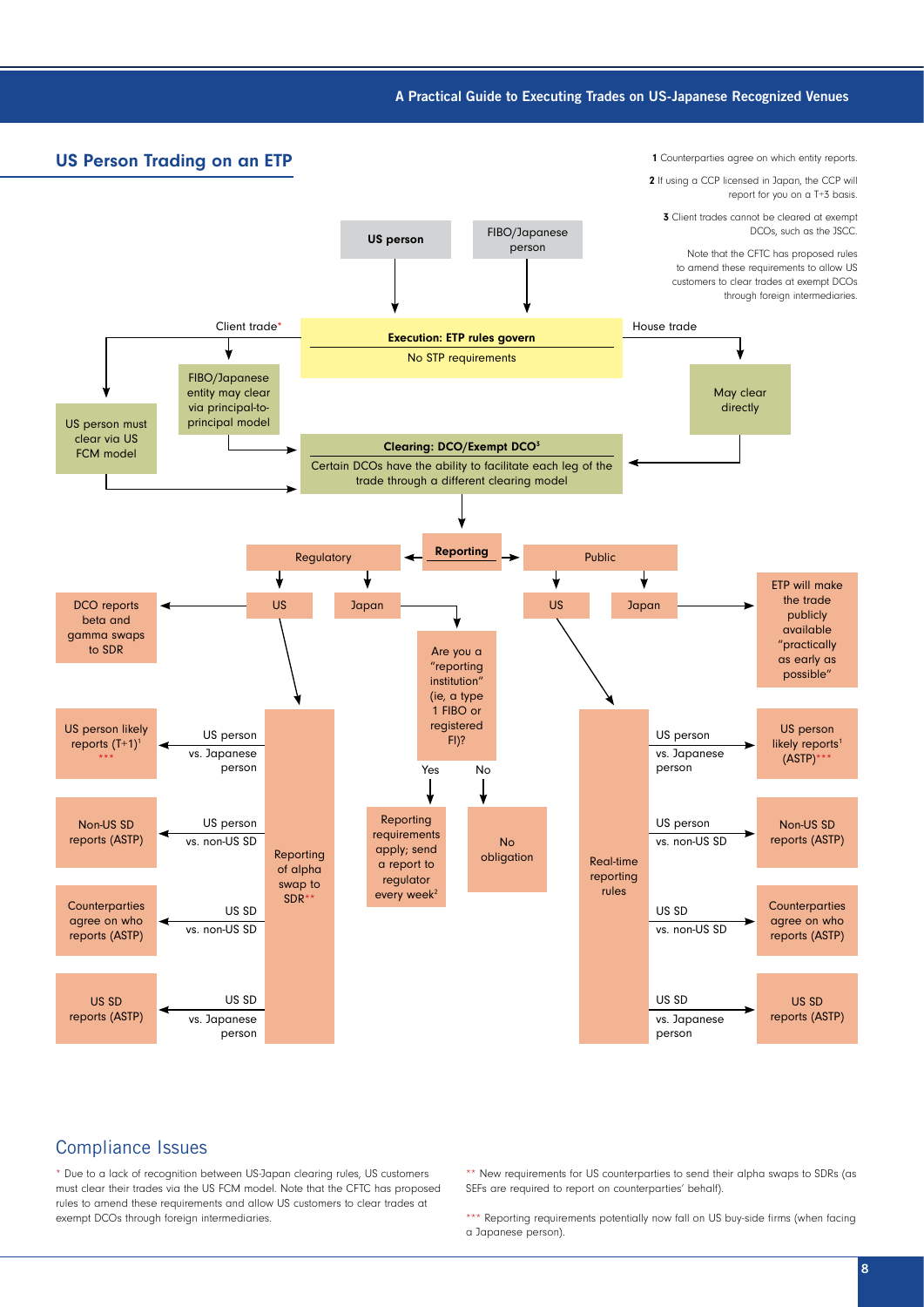### **PART II: JAPANESE PERSON TRADING ON A SEF TO SATISFY MANDATORY CLEARING/TRADING REQUIREMENTS**

| <b>Question</b>                                                                                                                                | <b>Answer</b>                                                                                                                                                                                                                                                                                                                                                                                                                                                                                                                                                                                                                                                                                                           |  |  |
|------------------------------------------------------------------------------------------------------------------------------------------------|-------------------------------------------------------------------------------------------------------------------------------------------------------------------------------------------------------------------------------------------------------------------------------------------------------------------------------------------------------------------------------------------------------------------------------------------------------------------------------------------------------------------------------------------------------------------------------------------------------------------------------------------------------------------------------------------------------------------------|--|--|
| General Registration and Licensing Requirements                                                                                                |                                                                                                                                                                                                                                                                                                                                                                                                                                                                                                                                                                                                                                                                                                                         |  |  |
| 2.1 Do any Japanese regulations<br>apply to my trade on a SEF?                                                                                 | Yes. When Japanese entities licensed or regulated by the JFSA engage in trading activities on a SEF, they generally<br>remain subject to applicable regulations imposed on them in Japan. Some examples of the applicable obligations<br>are set out in 1.2.                                                                                                                                                                                                                                                                                                                                                                                                                                                            |  |  |
| 2.2 When I execute my trade on a<br>SEF, do I have to count my trades<br>with US persons towards the CFTC<br>swap dealer de minimis threshold? | Yes, if engaging in dealer activities, unless the transaction is executed anonymously on a SEF. Note, however, that<br>non-US persons do not have to count their swaps with foreign branches of US SDs, even when such transactions<br>are not executed anonymously.                                                                                                                                                                                                                                                                                                                                                                                                                                                    |  |  |
| <b>Pre-execution Considerations</b>                                                                                                            |                                                                                                                                                                                                                                                                                                                                                                                                                                                                                                                                                                                                                                                                                                                         |  |  |
| 2.3 Do pre-trade transparency<br>requirements apply to my trade under<br>US regulations?                                                       | Current US rules achieve pre-trade transparency by requiring mandated products to be executed on a central limit<br>order book or using request-for-quote to three. Because there is no overlap between the scope of products subject<br>to the US and Japan trading mandates, Japanese firms would be able execute products subject to the Japan<br>trading mandate via any method of execution on a SEF.                                                                                                                                                                                                                                                                                                              |  |  |
| <b>Execution Considerations</b>                                                                                                                |                                                                                                                                                                                                                                                                                                                                                                                                                                                                                                                                                                                                                                                                                                                         |  |  |
| 2.4 Do I have to comply with the SEF<br>rules when I execute my trade on a<br>SEF?                                                             | Yes, you must comply with US trading rules and the rules of the relevant SEF on which you are executing your<br>trade. Market participants should review the rule books of the SEFs on which they expect to execute their trades.                                                                                                                                                                                                                                                                                                                                                                                                                                                                                       |  |  |
| 2.5 Will US STP rules apply to my<br>trade that is executed on a SEF?                                                                          | Yes.<br>• Trades executed on a SEF must be subject to a pre-trade credit check (timing is not specified).<br>. Trades must be affirmed and routed to the relevant DCO (or exempt DCO) for clearing within 10 minutes after<br>execution.<br>Because you will have to use an exempt DCO to clear your trade, the DCO time frame to accept or reject the trade<br>for clearing does not apply. Irrespective of whether US STP rules would apply to a trade that is executed on a SEF,<br>the Japanese clearing requirements will need to be satisfied – please see Annex 1 for more information.                                                                                                                          |  |  |
| 2.6 What happens if I execute an<br>erroneous trade on a SEF that is sub-<br>sequently rejected from clearing?                                 | If your trade fails to clear due to a clerical or operational error, then you can submit a new trade with terms and<br>conditions that match those of the original transaction (ie, old terms, new trade) via any method of execution. The<br>trade must be re-submitted as quickly as technologically practical after receipt of notice of the rejection by the DCO,<br>but no later than one hour from the issuance of the notice.<br>If the trade is rejected from clearing for any other reason (or a trade resubmitted pursuant to the process above is<br>again rejected from clearing), it is determined to be void ab initio (ie, void at its inception) and may therefore not be<br>re-submitted for clearing. |  |  |
| 2.7 How do I execute a block or pack-<br>age transaction on a SEF?                                                                             | Because the transaction is not considered to be a block trade under CFTC rules <sup>22</sup> , US block trade rules will not<br>apply to your transaction, including delayed public dissemination (ie, a 15-minute reporting delay).<br>For package transactions, you may execute your trades via any method of execution offered by the SEF because<br>they are not subject to US mandatory trading requirements. If your package transaction consists of one or more<br>swap components wherein one component is subject to US mandatory trading requirements, you may also execute<br>these packages on a SEF by any method of execution because of CFTC no-action relief <sup>23</sup> .                            |  |  |
| 2.8 Will the CFTC or SEFs monitor<br>trading on a SEF?                                                                                         | Both. SEFs are required to establish trading, trade processing and participation rules. SEFs are obliged to have the<br>capacity to detect, investigate and enforce those rules. In addition, SEFs may refer to the CFTC, or the CFTC on its<br>own can bring an enforcement action for more egregious trade violations.                                                                                                                                                                                                                                                                                                                                                                                                |  |  |

<sup>22</sup> Under CFTC rules, block trades are defined as trades of a large size that are subject to the US trading mandate. Because there is no overlap between the scope of products subject to US and Japanese trading mandates, a Japanese block trade will not be considered a block under US rules

<sup>23</sup>[CFTC No-Action Letter 17-55, https://www.cftc.gov/sites/default/files/idc/groups/public/@lrlettergeneral/documents/letter/17-55.pdf](https://www.cftc.gov/sites/default/files/idc/groups/public/@lrlettergeneral/documents/letter/17-55.pdf)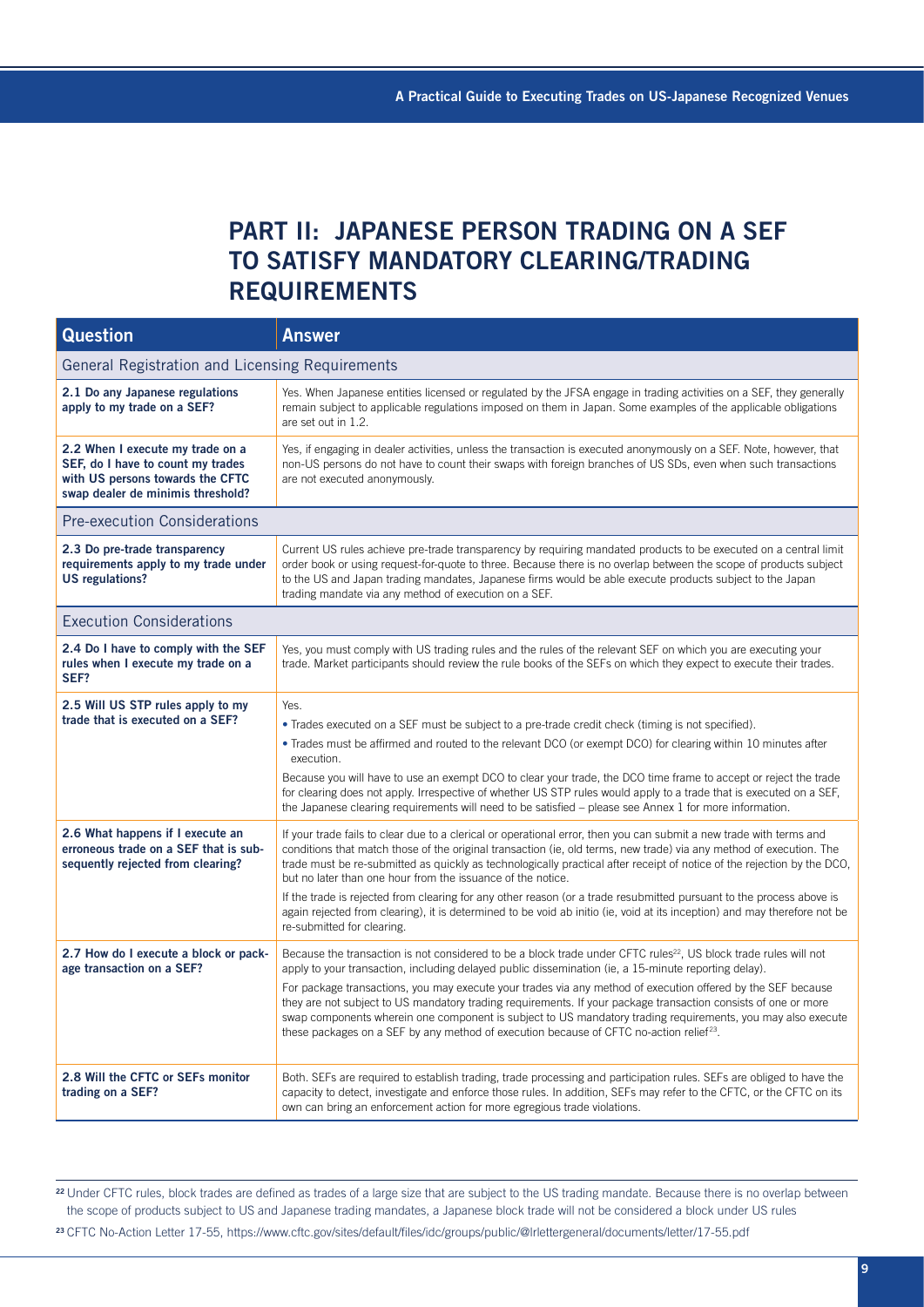| <b>Question</b>                                                                                                                                                                                                        | <b>Answer</b>                                                                                                                                                                                                                                                                                                                                                                                                                                     |  |
|------------------------------------------------------------------------------------------------------------------------------------------------------------------------------------------------------------------------|---------------------------------------------------------------------------------------------------------------------------------------------------------------------------------------------------------------------------------------------------------------------------------------------------------------------------------------------------------------------------------------------------------------------------------------------------|--|
| <b>Clearing Considerations</b>                                                                                                                                                                                         |                                                                                                                                                                                                                                                                                                                                                                                                                                                   |  |
| 2.9 Assuming my trade is subject to<br>the Japanese clearing mandate (or<br>is voluntarily cleared), under which<br>clearing model (principal or agency)<br>do I have to clear my trade? Where do<br>I clear my trade? | The Japanese clearing mandate does not require trades to be cleared using a specific clearing model. However,<br>products subject to the Japanese clearing mandate must be cleared at a licensed CCP. Currently, only derivatives<br>transactions clearable at the JSCC have been designated as clearing mandate products <sup>24</sup> . As it is also an exempt<br>DCO, your US counterparty may clear its proprietary trades through the JSCC. |  |
| 2.10 Will my CCP follow the timing<br>outlined in US rules or Japanese rules<br>when accepting or rejecting a trade<br>for clearing?                                                                                   | As you will have to clear your trade through the JSCC, which is an exempt DCO, it will not be subject to the timing<br>requirements applied to registered DCOs. In other words, the exempt DCO does not have to accept or reject the<br>trade from clearing within 10 seconds.                                                                                                                                                                    |  |
| <b>Reporting Considerations</b>                                                                                                                                                                                        |                                                                                                                                                                                                                                                                                                                                                                                                                                                   |  |
| 2.11 Do US real-time reporting (post-<br>trade transparency) rules apply to my<br>trade?                                                                                                                               | Yes. SEFs are required to send the relevant details of your trade to an SDR for real-time public dissemination.                                                                                                                                                                                                                                                                                                                                   |  |
| 2.12 Are there any Japanese post-<br>trade transparency obligations (real-<br>time reporting) that will apply to my<br>trade that is executed on a SEF?                                                                | Japanese post-trade transparency obligations (outlined in 1.15 of Part I) will not apply.                                                                                                                                                                                                                                                                                                                                                         |  |
| 2.13 Is my trade subject to US regu-<br>latory reporting?                                                                                                                                                              | Yes, for US regulatory reporting purposes, but SEFs have the obligation to report your trade to an SDR.                                                                                                                                                                                                                                                                                                                                           |  |
| 2.14 Is my trade subject to Japanese<br>regulatory reporting?                                                                                                                                                          | Yes. As you are clearing through a licensed CCP (ie, the JSCC), the licensed CCP will report the trade on your<br>behalf.                                                                                                                                                                                                                                                                                                                         |  |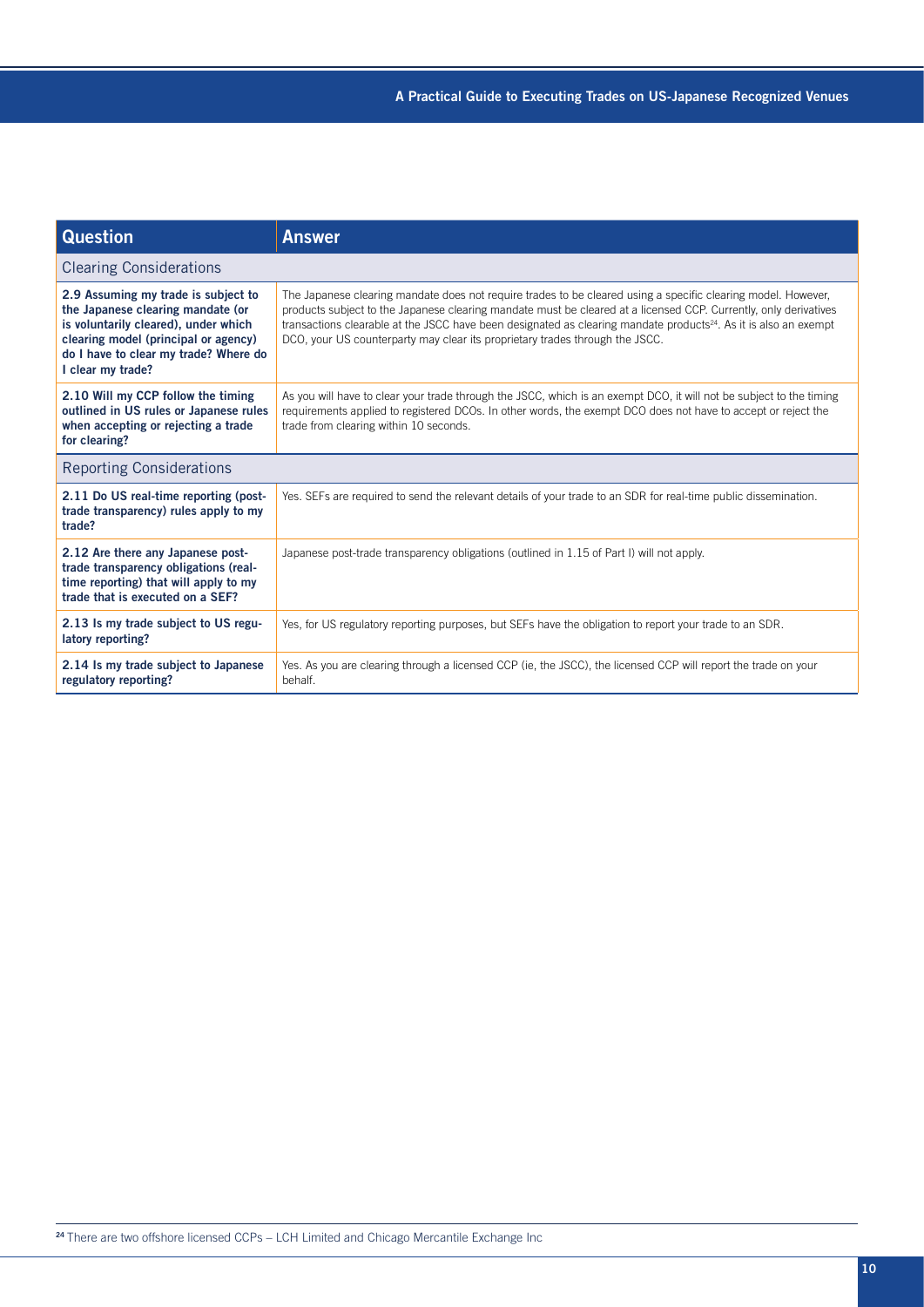A Practical Guide to Executing Trades on US-Japanese Recognized Venues

### Japanese Person Trading on a SEF



### Compliance Issues

\* Cannot execute trades with US customers. Note that the CFTC has proposed rules to amend these requirements to allow US customers to clear trades at exempt DCOs through foreign intermediaries.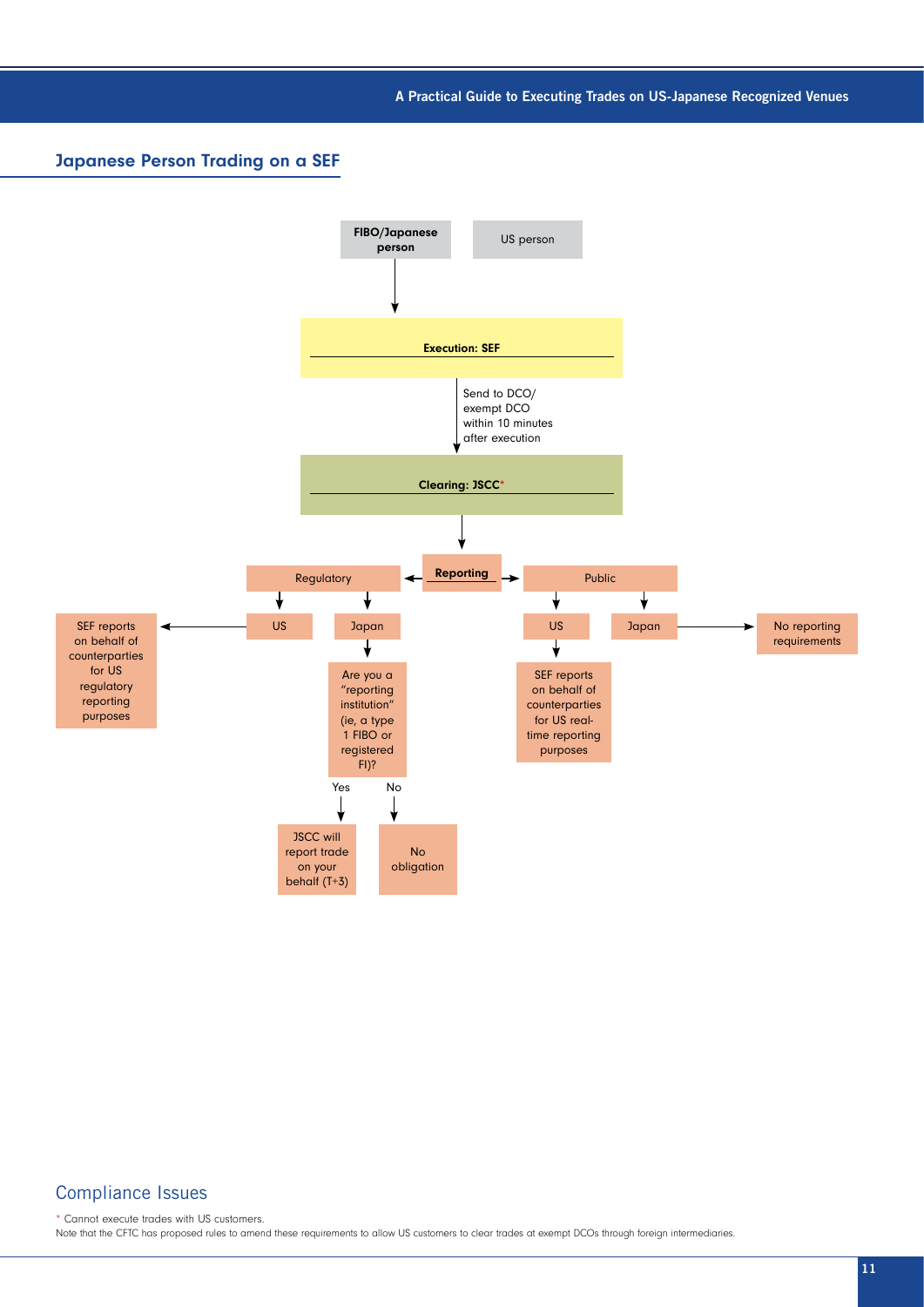## **ANNEX 1 JAPANESE CLEARING MANDATE**

The Japanese clearing mandate requires each reporting institution with an annual average notional amount of non-centrally cleared OTC derivatives transactions of ¥300 billion or more (a mandatory clearing institution) to clear the clearing mandate products through a licensed CCP25 in accordance with the business rules of the licensed CCP (there is no statutory deadline for the clearing). Currently, the Japanese clearing mandate only applies to the clearing mandate products traded between two mandatory clearing institutions (subject to certain exemptions outlined in the OTC Derivatives Ordinance, such as intergroup transactions).

#### Clearing Mandate Products

The clearing mandate products are: (a) credit default swaps on the Markit iTraxx Japan index referencing no more than 50 Japanese corporations that are clearable at Japan Securities Clearing Corporation (JSCC)<sup>26</sup>; and (b) fixed-to-floating interest rate swap contracts that have all of the features specified below and are clearable at the JSCC.

| <b>Fixed-to-Floating Interest Rate Swap Contracts</b> |                            |                                    |                          |                                                                                                                |  |
|-------------------------------------------------------|----------------------------|------------------------------------|--------------------------|----------------------------------------------------------------------------------------------------------------|--|
| <b>Item</b>                                           | <b>Settlement Currency</b> | <b>Underlying (Reference Rate)</b> | <b>Tenor</b>             | <b>Maximum Term</b>                                                                                            |  |
|                                                       | Japanese yen               | JPY LIBOR                          | Three month or six month | None                                                                                                           |  |
|                                                       | Japanese yen               | Euroyen TIBOR                      | Three month or six month | Within 1,839 days (for<br>three-month euroyen TIBOR,<br>and within 3,666 days for six-<br>month euroyen TIBOR) |  |

### Licensed CCPs

The JFSA publishes an updated list of licensed CCPs on its website [\(https://www.fsa.go.jp/en/](https://www.fsa.go.jp/en/regulated_institutions/index.html) [regulated\\_institutions/index.html\)](https://www.fsa.go.jp/en/regulated_institutions/index.html). As of August 2, 2019, only the JSCC provides clearing services for clearing mandate products. Therefore, Japanese regulated entities can currently only meet the mandatory clearing requirements by clearing through the JSCC.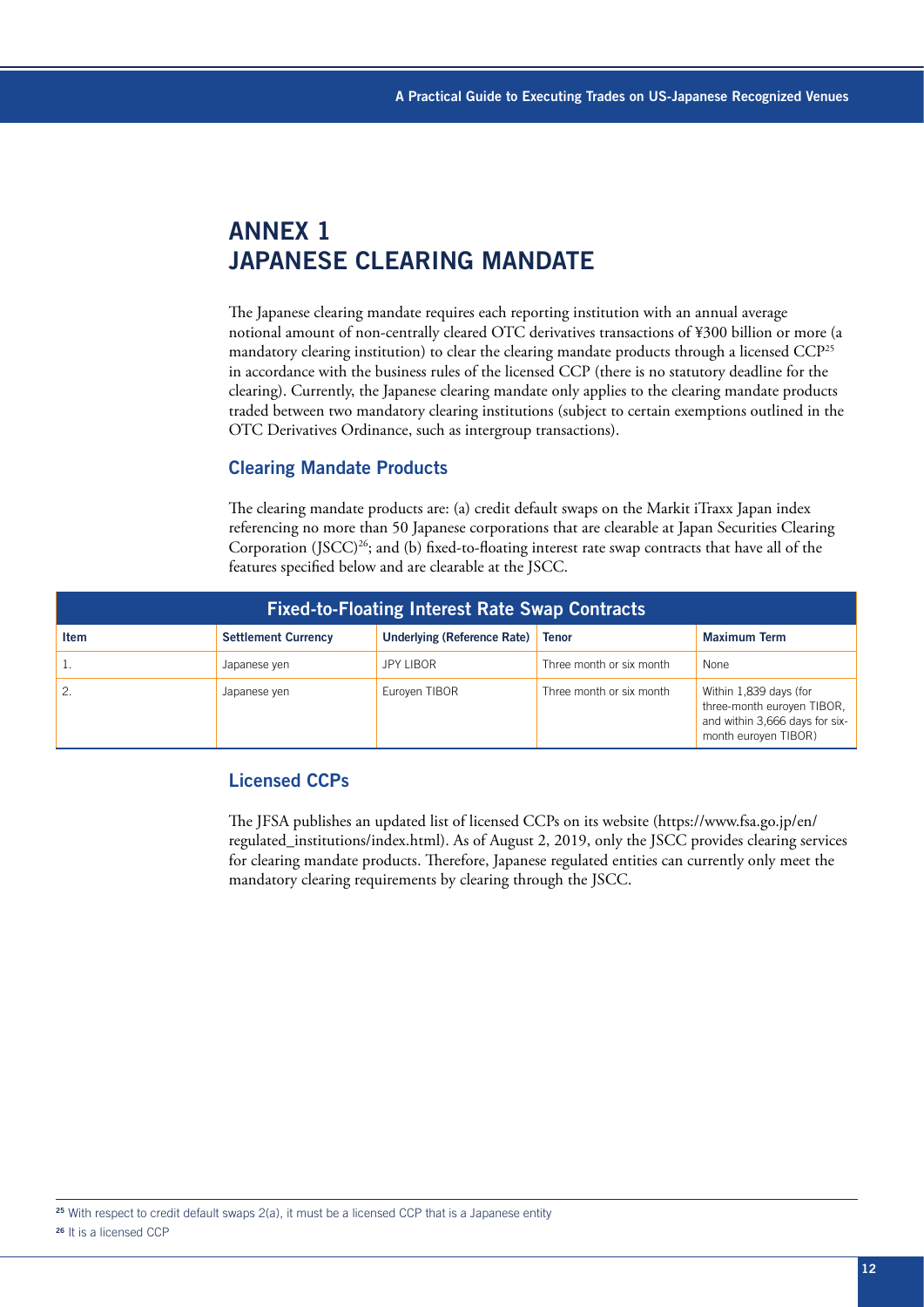### **ANNEX 2 JAPANESE TRADING MANDATE**

The Japanese trading mandate requires type-one FIBOs and a registered FIs that are banks or certain financial institutions designated under the FIB Ordinance<sup>27,28</sup> with an annual average notional amount of non-centrally cleared OTC derivatives transactions of ¥6 trillion or more (a mandatory trading institution) to execute trading mandate products on ETPs. Similar to the Japanese clearing mandate, the trading mandate only applies to trading mandate products executed between two mandatory trading institutions (subject to certain exemptions outlined in the FIB Ordinance, such as intergroup transactions).

### Trading Mandate Products

In general, and subject to certain exceptions (such as package transactions)<sup>29</sup>, the trading mandate products are fixed-to-floating interest rate swap transactions that have all of the features specified below (only one type is designated currently) and are clearable at the JSCC.

| <b>Fixed-to-Floating Interest Rate Swap Contracts</b> |                                |                                                                  |  |
|-------------------------------------------------------|--------------------------------|------------------------------------------------------------------|--|
|                                                       | <b>Item</b>                    | <b>Statutory Specified Features</b>                              |  |
| (i)                                                   | Settlement Currency            | Japanese yen                                                     |  |
| (ii)                                                  | Underlying (Reference Rate)    | Six-month Japanese yen LIBOR                                     |  |
| (iii)                                                 | No Amortisation                | Yes                                                              |  |
| (iv)                                                  | Trade Start Type               | Within $T+2$                                                     |  |
| (v)                                                   | Tenor                          | 5,7 or 10 years                                                  |  |
| (vi)                                                  | Place of Business Day          | Tokyo and London                                                 |  |
| (vii)                                                 | <b>Business Day Convention</b> | Modified following                                               |  |
| (viii)                                                | Fixed Leg                      | Payment frequency: six month<br>Day count convention: Actual/365 |  |
| (ix)                                                  | Floating Leg                   | Reset frequency: six month<br>Day count convention: Actual/360   |  |

#### ETP Operators

The JFSA publishes an updated list on its website of type-one FIBOs that operate ETPs through which the Japanese trading mandate can be satisfied (https://www.fsa.go.jp/en/regulated\_ institutions/index.html). As of August 2, 2019, the following type-one FIBOs are on the list: BGC Shoken Kaisha Limited Tokyo branch; Bloomberg Tradebook Japan Ltd; Clear Markets Japan Inc; Totan ICAP Co, Ltd; Tradeweb Japan KK; Tullett Prebon ETP (Japan) Ltd; and Ueda Tradition Securities Ltd.

<sup>27</sup> The Shoko Chukin Bank, Ltd, Development Bank of Japan Inc, Shinkin Central Bank, and The Norinchukin Bank are specified

28 Different from the reporting institution, a registered FI that is an insurance company is not included

<sup>29</sup> Article 125-7 of the FIB Ordinance and FSA's Notice (kokuji) No. 67